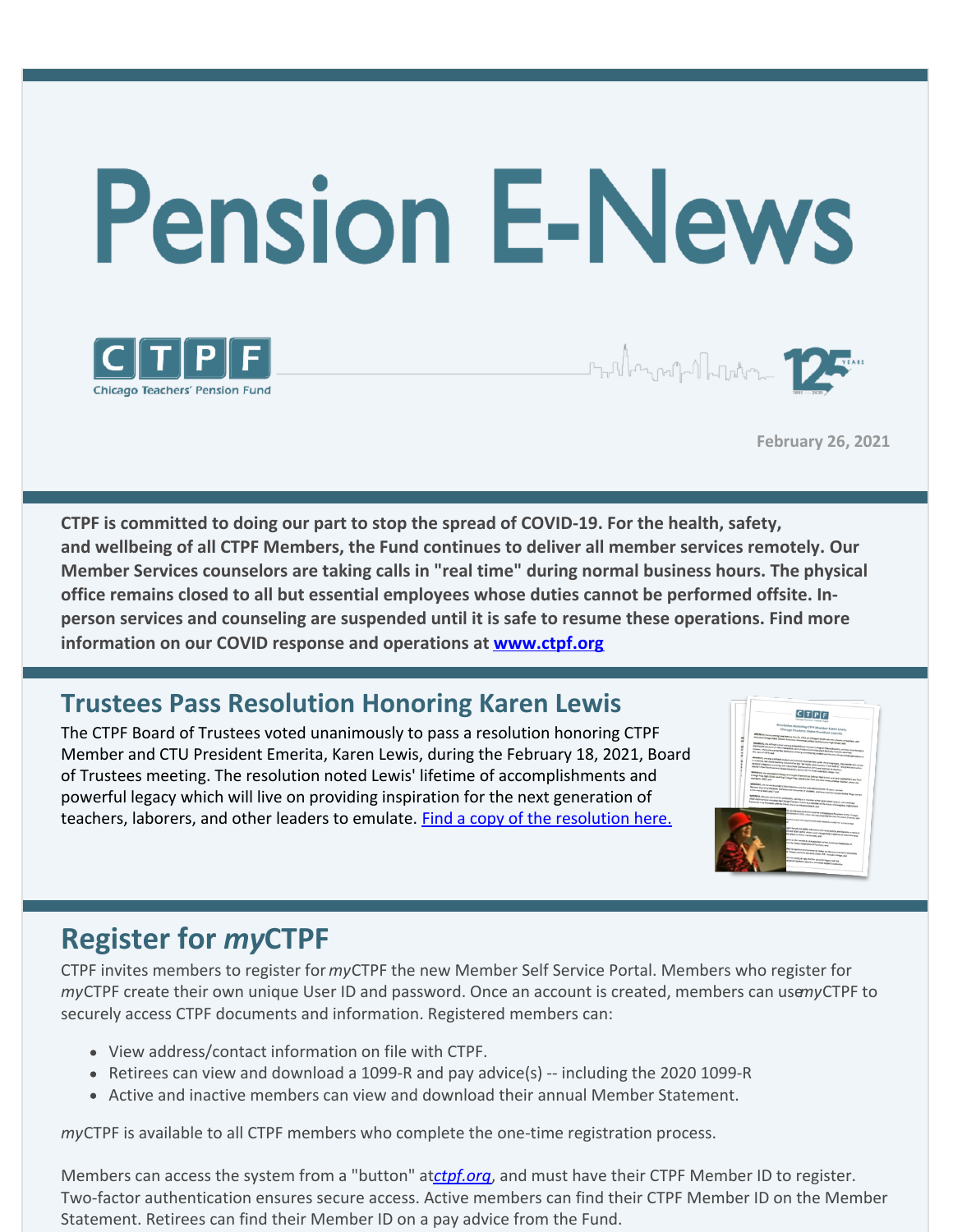

### **Gregory Redfeairn Honored with Distinguished Service Award**

During their February 18, 2021, meeting, the CTPF Board of Trustees thanked Gregory Redfearin for his service and presented him with a Distinguished Service Award.

Appointed to fill a vacancy in 2017, Redfearin was elected to represent teachers in November 2017, and served until his retirement from the Board in 2020. During his tenure he served as CTPF's FInancial Secretary, elected to the position three times, chaired the Committee on Finance and Audit, and the Technology Committee.

"Greg has always offered a steady and informed voice on our Board, and we will miss his guidance and counsel," said Board of trustees President and Interim Executive DIrector Jeffery Blackwell.

### **Board of Trustees Election Notice**

CTPF will hold two elections in 2021. Teachers will elect two representatives and Pensioners will elect three representatives. Nomination petitions are now available. Contact Election Coordinator Gail Davis: 312.604.1400, ext. 402, or email elections@ctpf.org to request a packet. [Visit Election Central at ctpf.org](https://www.ctpf.org/about-ctpf/election-central-2021) for additional information.

# **Save the Date: Spring Town Hall Webinar**

CTPF will offer a Town Hall Webinar for members on Wednesday, March 24, 2021 at 4:30 p.m. Hosted by Board of Trustees President and Interim Executive Director Jeffery Blackwell, the spring program will offer a financial update and a review of important dates and information for members considering retirement in 2021. [Click here to register in advance for this webinar](https://ctpf.zoom.us/webinar/register/WN_LM9q9es_ROaV583qdav8sw):

After registering, you will receive a confirmation email containing information about joining the webinar.

## **2021 Retirement Webinars**

CTPF hosted its first two retirement webinars on February 15, 2021 with more than 500 members attending. If you're considering retirement in 2021, there's still time to register for a retirement webinar on March 30. Webinars provide retirement information, including a general overview of the CTPF and CPS retirement processes. Webinars will include time for Q&A to help answer your questions.







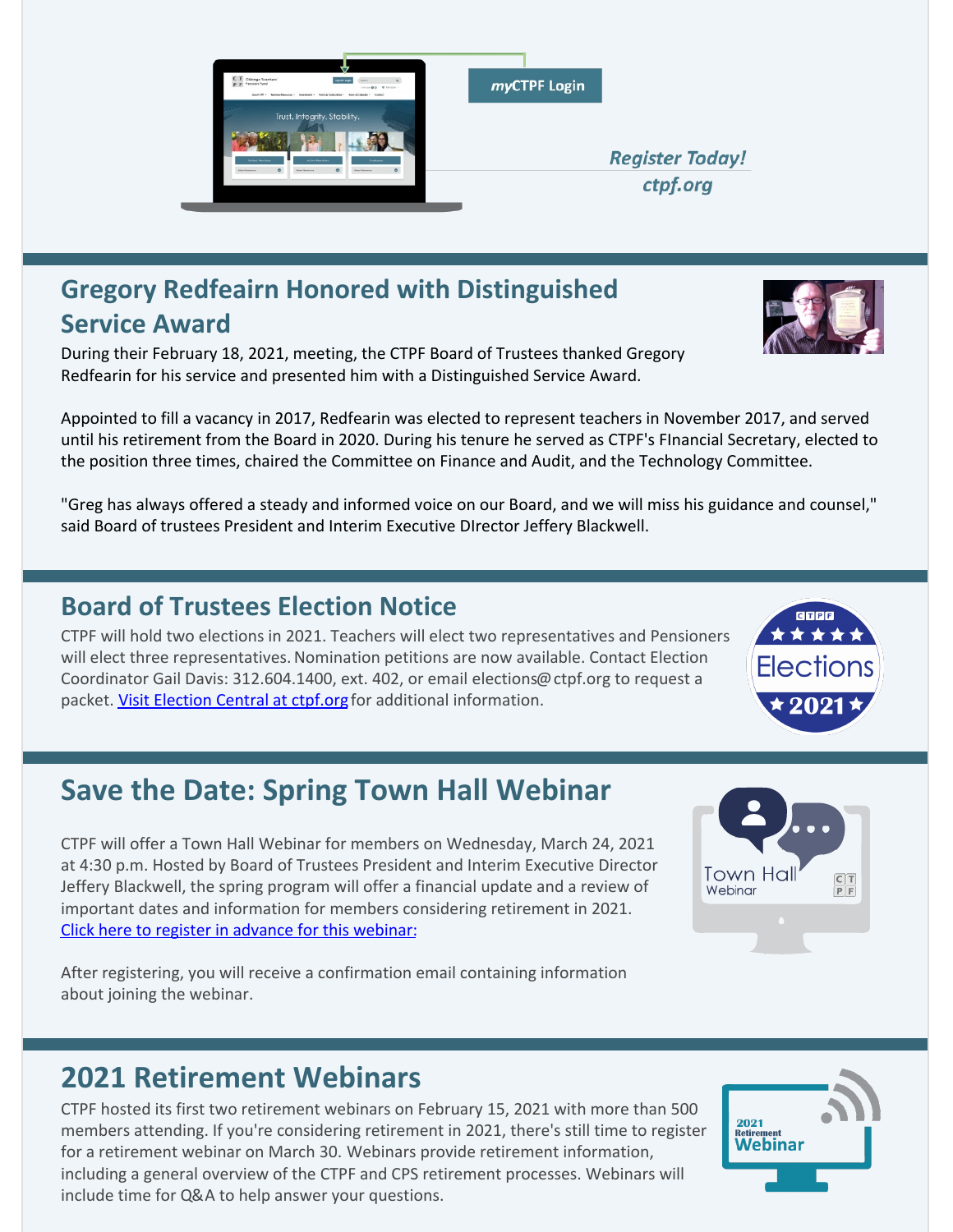#### **Tuesday, March 30, 2021**

Webinar | 9:00 a.m. or 1:00 p.m. Register by March 19th to receive a pension estimate in time for the webinar.

Registration for all webinars is available at [ctpf.org/calendar](http://ctpf.org/calendar).

#### **Estimates**

Members who register by March 19 will receive a pension estimate delivered electronically via secure email. Please make sure your email address is up-to-date by calling Member Services at 312.604.1400.

#### **Submit Forms Electronically**

During the pandemic, U.S. Mail processing is delayed. Send benefit applications, forms, and documents by fax 312.641.7185 or email an attachment (.pdf or .jpg format) to imaging@ctpf.org to ensure processing. After documents are sent via fax or e-mail please send the originals to CTPF.

## **Snowbirds: File a Temporary Change of Address**

If you're heading south for the winter, make sure you file a temporary change of address form with CTPF. Address changes cannot be made over the phone. Retirees and Inactive Members will need to complete CTPF Form 107 and return it to imaging@ctpf.org. Please contact Member Services at 312.641.4464 or email memberservices@ctpf.org for the form. All address changes for active CTPF members are reported through their employers' reporting system.

### **2021 Health Insurance Rebate Mailing**

Members who do not participate in CTPF health insurance plans can apply for a rebate of their premium payments, payable annually. The mailing with the information needed to submit a rebate application was sent to eligible members on Friday, February 19, 2021. The last day to submit documentation for 2020 health insurance rebates (January 1- December 31, 2020), is August 31, 2021. Email or call CTPF Member Services, Memberservices@ctpf.org |312.641.4464 with questions about the subsidy or application.



### **Pension Payment Schedule**

CTPF encourages all members to switch to direct deposit. Contact Member Services to request Form 425 and submit your documentation electronically to ensure the timely delivery of your benefits. The schedule for mailing checks and direct deposit dates through June 2021 is listed below. **[Click here](https://www.ctpf.org/pension-payments)** for the full schedule.



| Month             | Last Day to<br><b>Submit an Address or Tax</b><br><b>Withholding Change</b> | <b>Check Mailing Date</b> | <b>Direct Deposit Date</b> |
|-------------------|-----------------------------------------------------------------------------|---------------------------|----------------------------|
| <b>March 2021</b> | February 11. 2021                                                           | February 25, 2021         | March 1, 2021              |
| <b>April 2021</b> | March 17, 2021                                                              | March 30, 2021            | April 1, 2021              |
| May 2021          | April 16, 2021                                                              | April 29, 2021            | May 3, 2021                |
| June 2021         | May 14, 2021                                                                | May 27, 2021              | June 1, 2021               |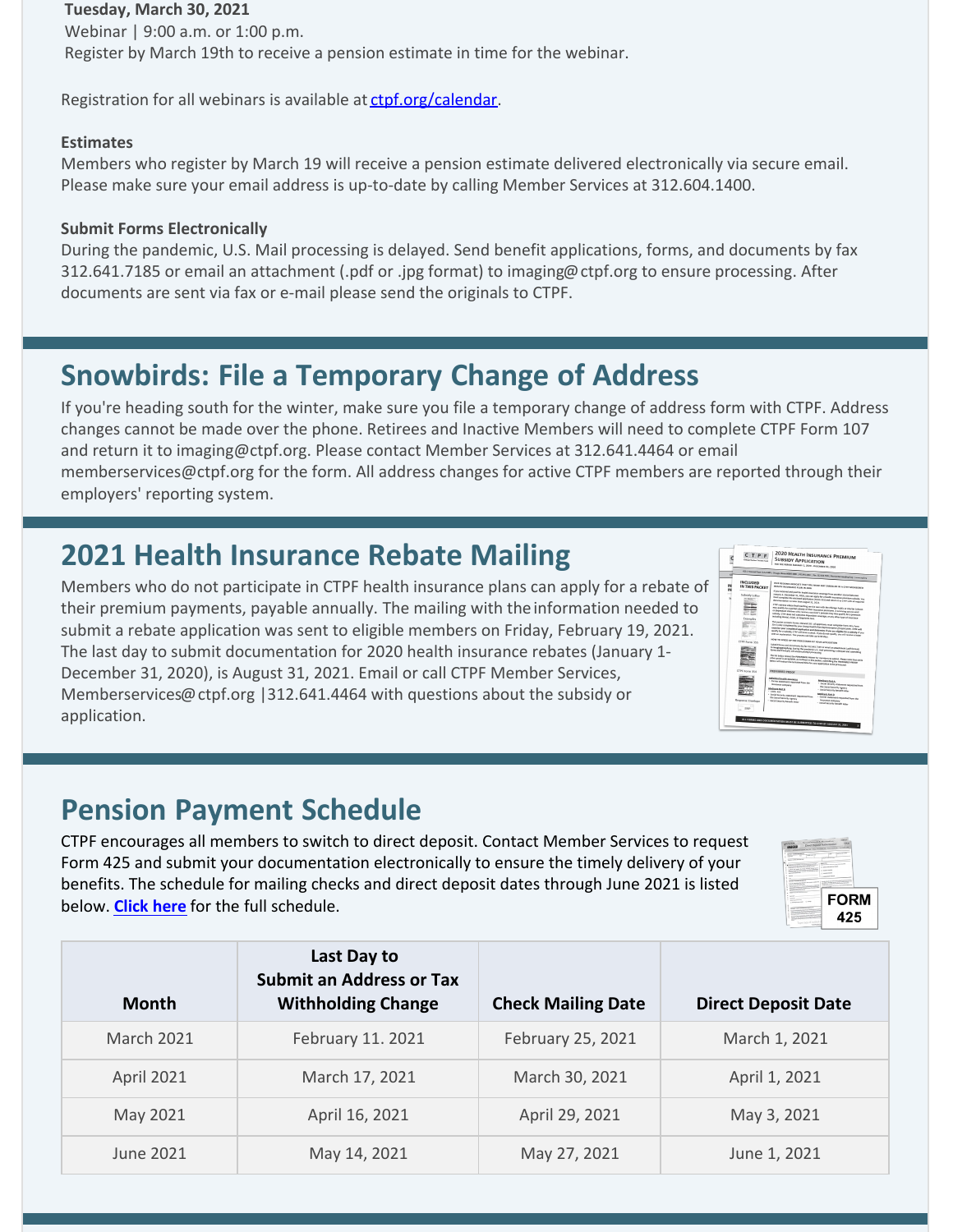# **Employer Contribution Reporting**

Each pay period, Employers remit employee pension contributions to CTPF. Illinois law requires that these contributions be made within a certain time period. If the Employer does not send the funds within the required time, penalties may be assessed. Find the most recent list of delinquent employers [here](http://ctpf.org/employer-contribution-reporting).

## **Lost Payees**

CTPF is trying to contact members who are over age 70½, but who have not commenced benefits or taken a refund of their contributions. If you or someone you know is included on the Lost [Payees](https://www.ctpf.org/sites/files/2020-10/lost_payees_last_school_worked_website_list_2.pdf) Listing, please contact Member Services, 312.641.4464 or email memberservices@ctpf.org.

# **Whistleblower Reporting Notice**

The Chicago Teachers' Pension Fund (CTPF) has a whistleblower reporting hotline where complaints

may be submitted through an interview,anonymously, or self-identified. The hotline is available for CTPF members, employees, and other parties who engage with CTPF. Complaints may also be submitted online, emailed, or faxed.

Find more information at [ctpf.org/whistleblower-reporting](http://ctpf.org/whistleblower-reporting).

 $\frac{1}{17}$  18  $19$ 

All current meeting dates, office information, and upcoming event information can be found on the CTPF Calendar at [ctpf.org/calendar](http://www.ctpf.org/calendar).

#### **STAY CONNECTED & SPREAD THE WORD**

**CALENDAR OF EVENTS** 

While we must be physically apart, we will continue to email regularly to keep you updated on the ever-evolving situation. CTPF will continue to share information at [ctpf.org](http://ctpf.org) on social media, in E-Lerts, and in E-News. We also encourage you to connect with CTPF on social media; many of CTPF's more than 89,000 members are active on either Facebook, Twitter, and LinkedIn.

Please consider forwarding this email to a friend who may be a fellow member or pensioner. Register for email updates [here.](https://www.ctpf.org/)



#### **CTPF BOARD OF TRUSTEES**

Jeffery Blackwell, *President and Interim*